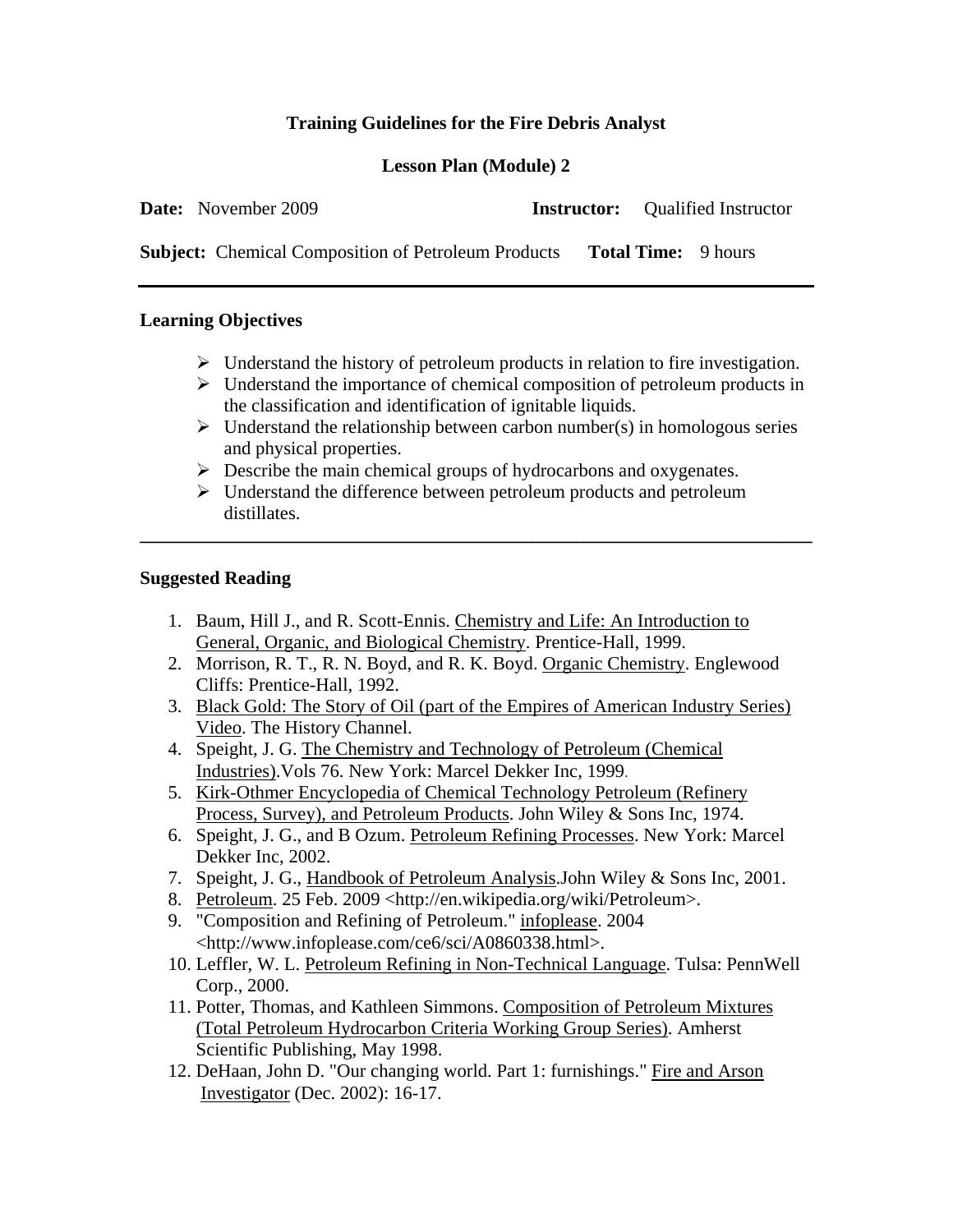## **Introduction**

Petroleum products constitute a high percentage of identified ignitable liquids in fire debris analysis. These products are generally made of complex mixtures of aliphatic and aromatic hydrocarbons. A knowledge of chemical compositions is fundamental in understanding the separation and identification of ignitable liquids from submitted evidence.

## **Outline**

- 1. Alkanes
	- a. Definition
	- b. Properties
	- c. IUPAC nomenclature for aliphatic hydrocarbons
	- d. Common names of alkanes /alkyl derivatives
	- e. Number of carbons vs. boiling and flash points in a homologous series
- 2. Aromatics
	- a. Definition
	- b. Properties
		- i. Resonating double bond, provides stability
		- ii. Aromatic (sweet) odor
	- c. Nomenclature
		- i. Naming, substitute first followed by benzene or Ph, for phenyl
		- ii. When more than one group is added to a ring, the name of the
			- position on the ring is stated as ortho (-o), meta (-m), or para (-p)
	- d. Isomers of substituted benzene rings
	- e. Polynuclear aromatics
- 3. Cycloalkanes
	- a. Definition
	- b. Properties
	- c. Examples
- 4. Alkenes
	- a. Definition
	- b. Properties
	- c. Examples
- 5. Alkynes
	- a. Definition
	- b. Properties
	- c. Examples
		- i. acetylene
- 6. Indanes/Indenes
	- a. Definition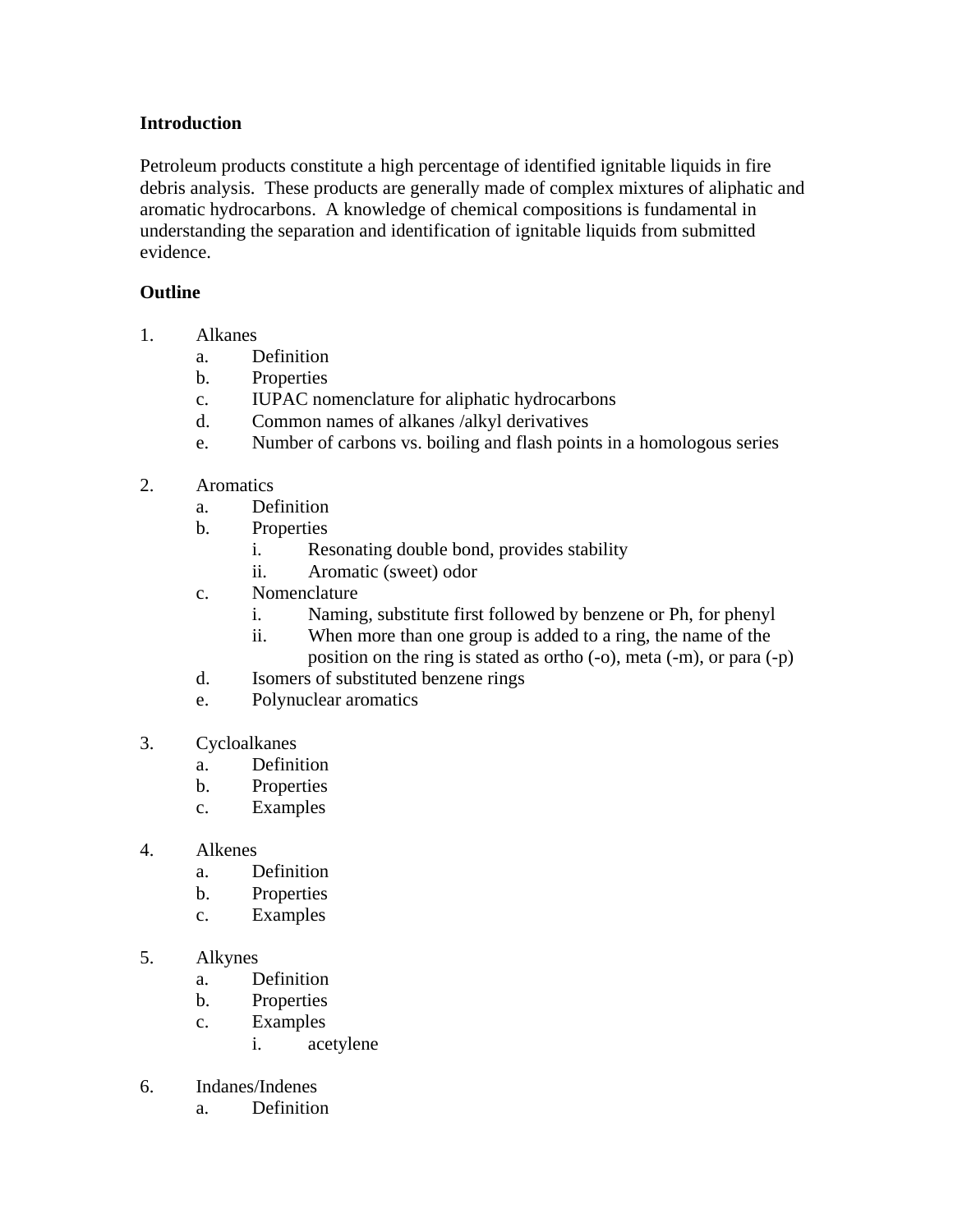- b. Properties
- c. Examples
- 7. Oxygenates
	- a. Definition
	- b. Properties
	- c. Examples
		- i. Alcohols
		- ii. Ketones
		- iii. Ethers
		- iv. Fatty acids
- 8. Light, Medium and Heavy Petroleum Products
	- a. Definition
	- b. Properties
	- c. Examples
- 9. Miscellaneous Products
	- a. Definition
	- b. Properties
	- c. Examples
		- i. wax
		- ii. asphalt
		- iii. petroleum jelly
		- iv. oils

### **Teaching Aids**

 Handout PowerPoint presentation http://chemed.chem.purdue.edu/genchem/topicreview/bp/1organic/coal.html#petr oleum http://www.chemistry-school.info/what\_are\_alkanes.htm

### **Summary**

Knowledge of petroleum product chemical composition will aid laboratory examiners in understanding the components of the majority of ignitable liquids and how they may be affected by fire and suppression activities. This module serves as a refresher for basic organic chemistry, nomenclature and other physical properties.

## **Test Questions**

1. An n-alkane is the same as: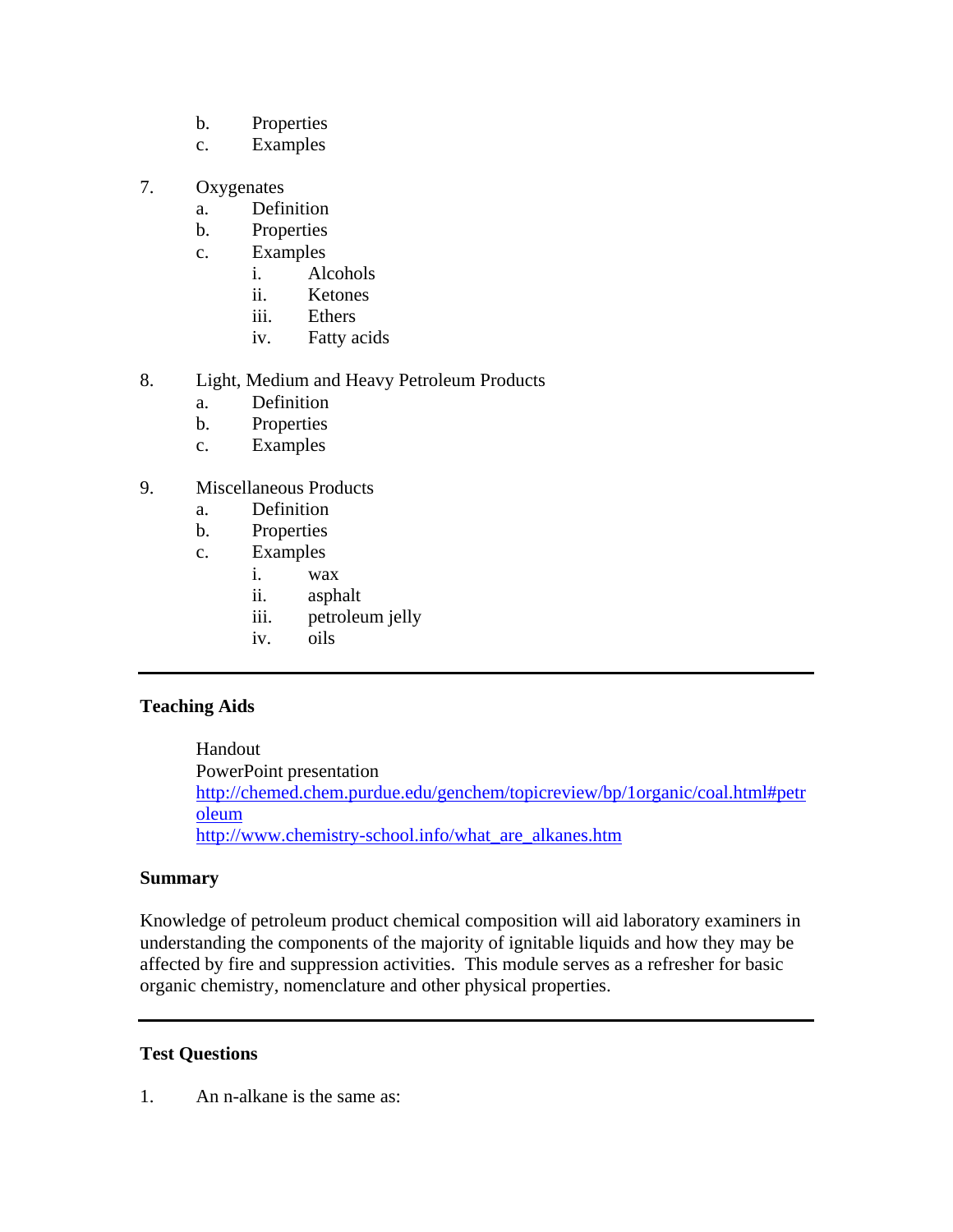- a. naphthalene
- b. olefin
- **c. n-paraffin**
- d. indane
- 2. What was the first commercial petroleum product in wide-spread use?
	- **a. kerosene**
	- b. gasoline
	- c. diesel
	- d. asphalt
	- e. none of the above
- 3. A monounsaturated hydrocarbon with 10 carbons should have how many hydrogen atoms:
	- a. 10
	- **b. 20**
	- c. 22
	- d. 18
- 4. How many double bonds does cyclohexane have?
	- **a. 0**
	- b. 1
	- c. 2
	- d. 3
- 5. An o-disubstituted benzene ring is substituted in which positions:
	- **a. 1,2**
	- b. 1,3
	- c. 1,4
	- d. 2,3
- 6. Which oxygenates are found in petroleum?
	- a. alcohols
	- b. ketones
	- c. ethers
	- **d. none of the above**
- 7. Indene is a flammable polycyclic hydrocarbon with a structure composed of:
	- **a**. **one benzene ring fused with a cyclopentene ring**
	- b. one cyclohexane ring fused with a cyclopentene ring
	- c. two fused benzene rings
	- d. one benzene ring fused with a cyclohexene ring
- 8. Place the following in ascending order of boiling range:
	- a. asphalt, wax, heating oil, petroleum jelly
	- **b. heating oil, petroleum jelly, wax, asphalt**